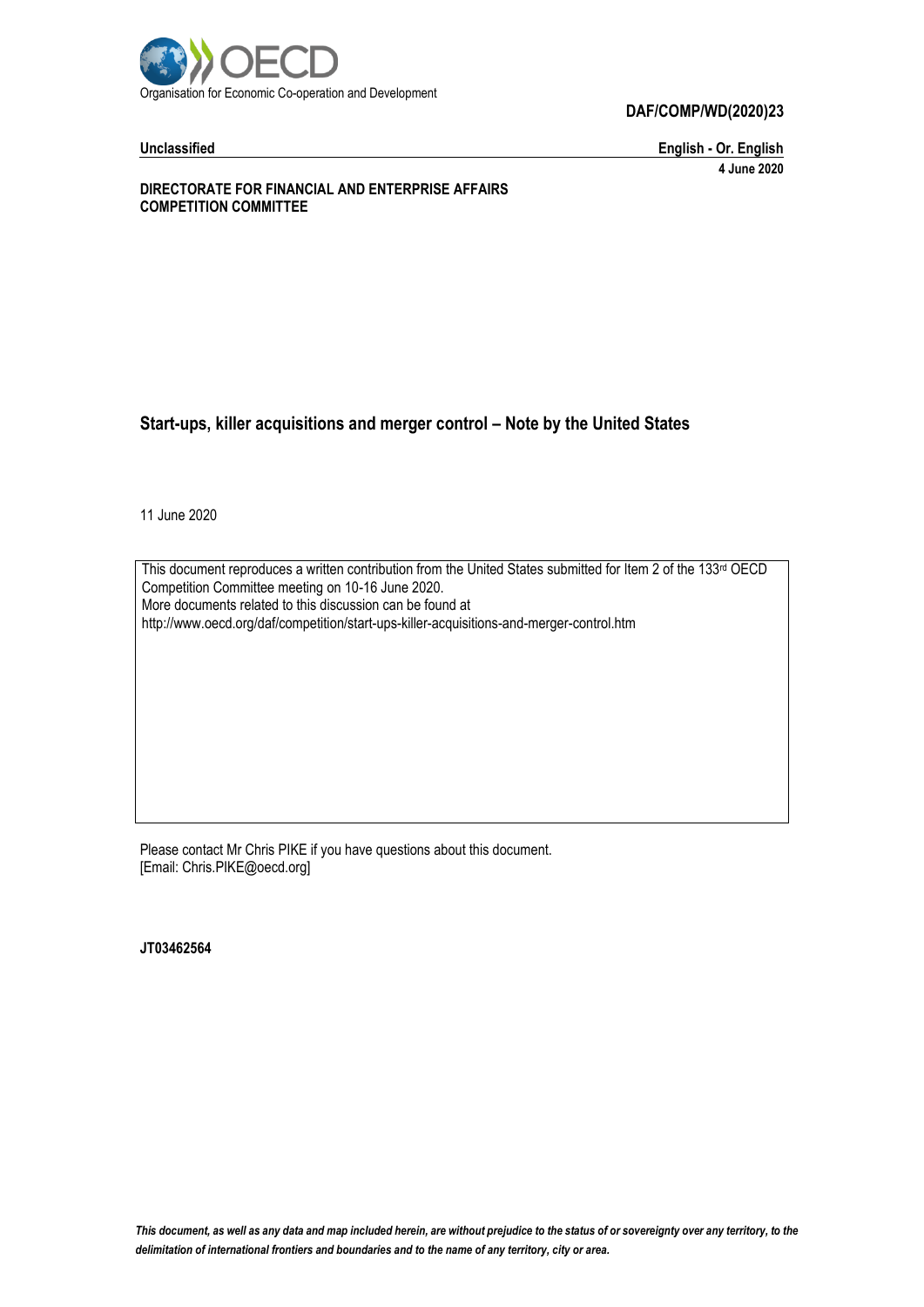# *United States*

### **1. Introduction**

1. In the United States, the Antitrust Division of the U.S. Department of Justice (DOJ) and the Federal Trade Commission (FTC) (together, the Agencies) recognize that competitive markets play an important role in promoting and incentivizing innovation that benefits consumers. 1

2. New entry, as well as expansion by existing firms, can spur innovation that benefits consumers. Innovative firms are often attractive M&A targets. On one hand, incumbent firms seek to acquire pioneering firms and emerging technologies that can be further developed. On the other hand, incumbents may target such firms to eliminate a competitive threat. $2$ 

3. Section 7 of the Clayton Act prohibits mergers and acquisitions whose effect "may be substantially to lessen competition, or to tend to create a monopoly."<sup>3</sup> Acquisitions of innovative firms, mavericks, nascent competitors, and potential competitors are reviewable under Section 7. U.S. merger law is generally forward-looking, designed to stop threats to competition "in their incipiency;" but it can be used to challenge and unwind consummated mergers as well.<sup>4</sup> In addition, transactions may be reviewed under Section 1 of the Sherman Act, which prohibits contracts, combinations or conspiracies in restraint of trade; or Section 2 of the Sherman Act, which prohibits monopolization, attempted monopolization, and conspiracy to monopolize.<sup>5</sup>

<sup>-</sup><sup>1</sup> *See, e.g.*, U.S. DEP'T OF JUSTICE & FED. TRADE COMM'N, HORIZONTAL MERGER GUIDELINES  $\delta$  6.4 (2010), <https://www.ftc.gov/sites/default/files/attachments/mergerreview/100819hmg.pdf> [hereinafter *Horizontal Merger Guidelines*].

<sup>2</sup> *See* Speech, Jeffrey M. Wilder, Acting Deputy Asst. Att'y General for Economics, U.S. Dep't of Justice, *Potential Competition in Platform Markets*, Hal White Antitrust Conference (June 10, 2019), [https://www.justice.gov/opa/speech/acting-deputy-assistant-attorney-general-jeffrey-m-wilder-delivers-remarks](https://www.justice.gov/opa/speech/acting-deputy-assistant-attorney-general-jeffrey-m-wilder-delivers-remarks-hal-white)[hal-white;](https://www.justice.gov/opa/speech/acting-deputy-assistant-attorney-general-jeffrey-m-wilder-delivers-remarks-hal-white) Speech, Makan Delrahim, Asst. Att'y Gen., U.S. Dep't of Justice, *"And Justice for All:" Antitrust Enforcement and Digital Gatekeepers*, Antitrust New Frontiers Conference: The Digital Economy & Economic Concentration (June 11, 2019), [https://www.justice.gov/opa/speech/file/1171341/download;](https://www.justice.gov/opa/speech/file/1171341/download) Prepared Statement of the Federal Trade Commission, "Competition in Digital Technology Markets: Examining Acquisitions of Nascent and Potential Competitors by Digital Platforms," before the U.S. Senate Committee on the Judiciary, Subcommittee on Antitrust, Competition Policy, and Consumer Rights (Sept. 24, 2019), [https://www.ftc.gov/system/files/documents/public\\_statements/1545208/p180101\\_testimony\\_-](https://www.ftc.gov/system/files/documents/public_statements/1545208/p180101_testimony_-_acquisitions_of_nascent_or_potential_competitors_by_digital_platforms.pdf)

acquisitions of nascent or potential competitors by digital platforms.pdf. See also Economic Report of the President and Annual Report of the Council of Economic Advisers (Feb. 2020), [https://www.whitehouse.gov/wp](https://www.whitehouse.gov/wp-content/uploads/2020/02/2020-Economic-Report-of-the-President-WHCEA.pdf)[content/uploads/2020/02/2020-Economic-Report-of-the-President-WHCEA.pdf;](https://www.whitehouse.gov/wp-content/uploads/2020/02/2020-Economic-Report-of-the-President-WHCEA.pdf) OECD Global Forum on Competition, *Merger Control in Dynamic Markets – Contribution from the United States* (Dec. 6, 2019), https://one.oecd.org/document/DAF/COMP/GF/WD(2019)32/en/pdf.

<sup>3</sup> 15 U.S.C. § 18.

<sup>4</sup> *Brown Shoe v. United States*, 370 U.S. 294, 323 (1962); *see also* Complaint, *United States v. Parker Hannifin Corp.*, No. 17-cv-01354 (D. Del. Sept. 26, 2017) (challenging consummated acquisition).

<sup>5</sup> 15 U.S.C. § 1, 2. The DOJ enforces the Sherman Act. The FTC enforces Section 5 of the FTC Act, which prohibits "unfair methods of competition," including violations of the Sherman Act as well as some other types of conduct. *See* Federal Trade Commission, Statement of Enforcement Principles Regarding "Unfair Methods of Competition"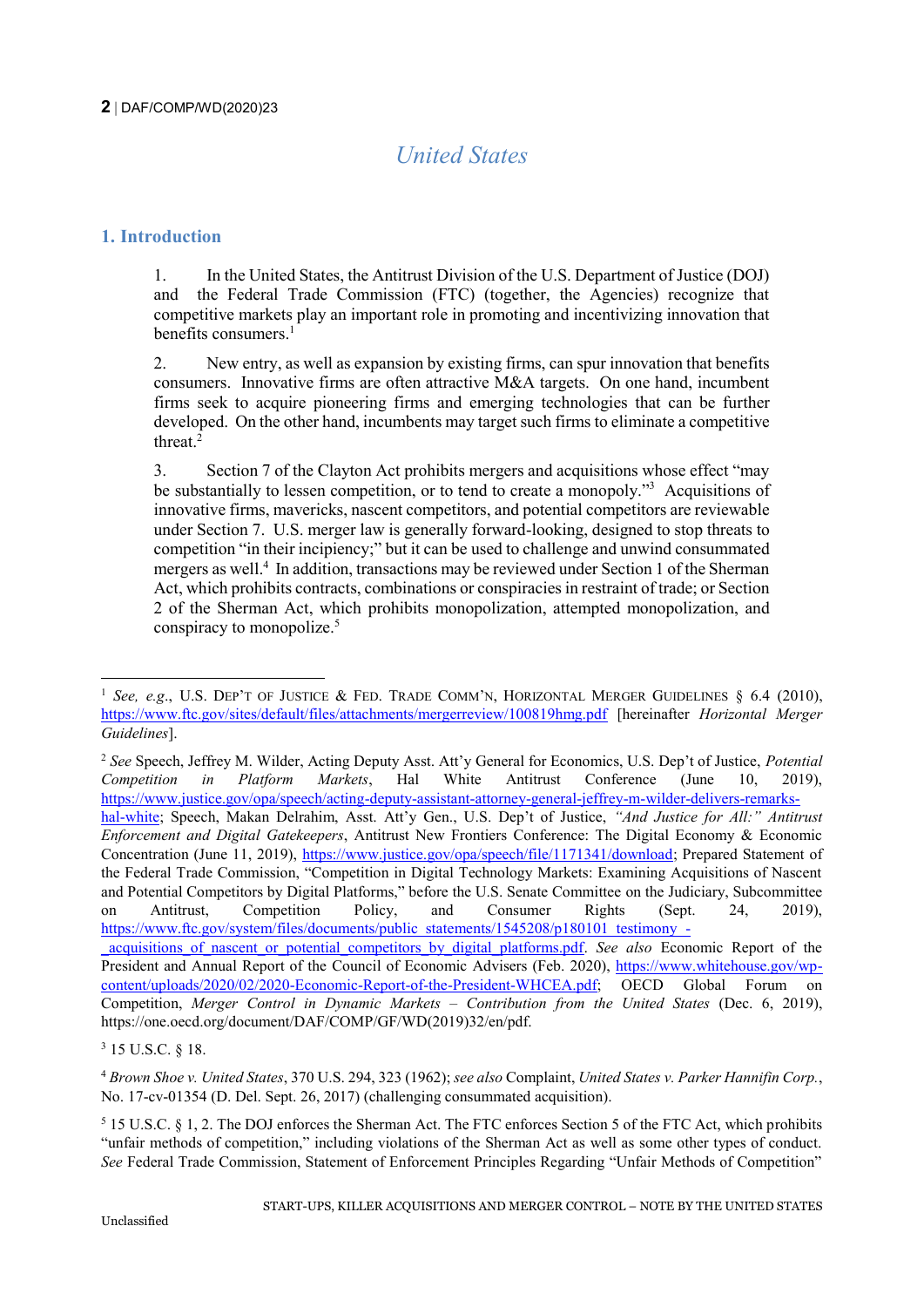4. U.S. antitrust law recognizes that mergers among competitors, including nascent or potential competitors, may be anticompetitive, especially "when an industry leader seeks to acquire an up-and-coming competitor that is changing customer expectations and gaining sales."<sup>6</sup> This includes the acquisition of a company that is not yet present in a market, but which may have the ability and incentive to enter and compete in the incumbent's market.<sup>7</sup> The Agencies understand the importance of competition from firms that threaten to disrupt market conditions by repositioning or offering a new technology or business model, and appreciate that the elimination of such firms through M&A activity can result in a substantial lessening of competition.<sup>8</sup>

5. The Agencies also recognize that acquisitions of existing or potential competitors may result in efficiencies. As further described in the *Horizontal Merger Guidelines*  (2010), the Agencies will consider whether the merger has the potential to generate significant efficiencies and thus enhance the merged firm's ability and incentive to compete, which may result in lower prices, improved quality, enhanced service, or new products. As in any merger analysis, however, cognizable efficiencies must be mergerspecific, verifiable, and not result from an anticompetitive aspect of the merger. Ultimately, they must be shown to enhance competition and thus benefit consumers. For example, merger-generated efficiencies may enhance competition by permitting two ineffective competitors to form a more effective competitor, *e.g.*, by combining complementary assets.<sup>9</sup>

# **2. U.S. Law Addressing Acquisitions of Nascent and Potential Competitors**

6. Section 7 of the Clayton Act provides a well-developed legal framework for preventing or undoing mergers that may substantially lessen competition. The *Horizontal Merger Guidelines* set out the framework used by the Agencies to analyze horizontal mergers, including those between an incumbent and a small and growing competitor or a potential entrant. The Agencies take a careful, fact-based approach to assessing the competitive effects of any merger or acquisition, focusing on the particular economic characteristics of the markets affected by the transaction. To that end, the Agencies conduct thorough factual investigations that include economic analysis, the review of relevant documents and information, the taking of testimony, and interviews with parties, customers, and competitors, and other market participants.<sup>10</sup>

7. In some industries, market conditions and industry structure are not always static and may change rapidly. Therefore, the Agencies bear in mind that current or past market shares may overstate – or perhaps understate – the current or future competitive significance of industry participants, particularly in industries where innovation and new

Under Section 5 of the Federal Trade Commission Act, 80 FR 57056 (Sept. 21, 2015), [https://www.ftc.gov/system/files/documents/federal\\_register\\_notices/2015/09/150921commissionpolicyfrn.pdf;](https://www.ftc.gov/system/files/documents/federal_register_notices/2015/09/150921commissionpolicyfrn.pdf)

*see alsoCalifornia Dental Ass'n v. FTC*, 526 U.S. 756, *n.3* (1999).

<sup>6</sup> *See* Statement of the Commission, *supra* note 2 at 7.

<sup>7</sup> *Horizontal Merger Guidelines* § 9, Entry; Complaint ¶ 37, *United States v. Westinghouse Air Brake Technologies Corp.*, et al., No. 16-cv-02147 (D.D.C. Oct. 26, 2016).

<sup>8</sup> *Horizontal Merger Guidelines* § 2.1.5, Disruptive Role of a Merging Party..

<sup>9</sup> *Horizontal Merger Guidelines* §10, Efficiencies.

<sup>&</sup>lt;sup>10</sup> *Horizontal Merger Guidelines* § 2, Evidence of Adverse Competitive Effects.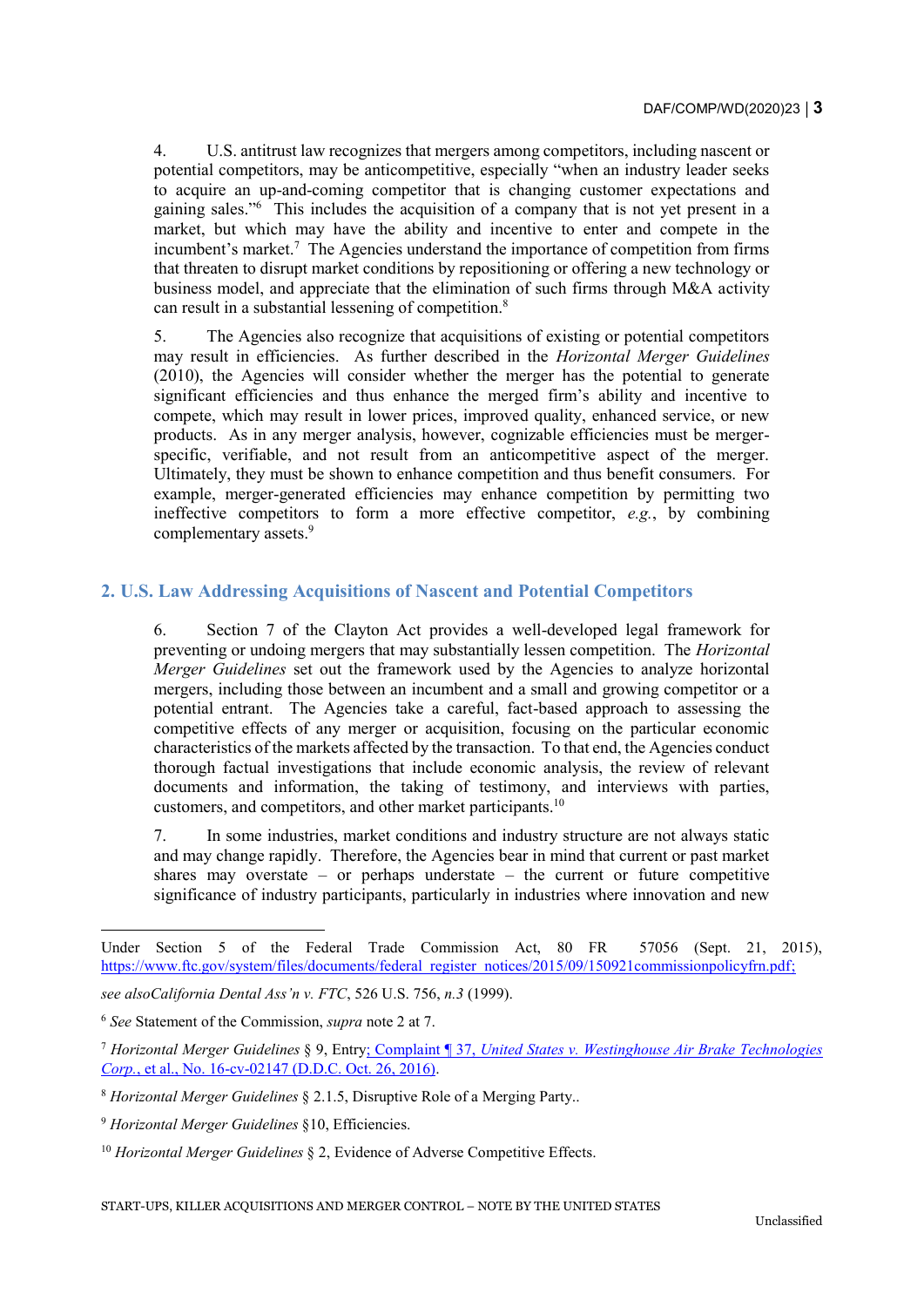product development are key dimensions of competition.<sup>11</sup> The Agencies consider both price and non-price effects in their analyses, recognizing that firms often compete on the basis of quality and innovation, such as new product development, among other factors.<sup>12</sup>

8. The anticompetitive effects of a merger need not be certain to render a merger illegal under Section  $7<sup>13</sup>$  Predicting anticompetitive effects with precision can be particularly difficult where the parties do not currently operate in the same relevant market and the competitive effects are predicated on the reasonable likelihood of future competition between the merging parties. In analyzing the potential for competitive harm from a transaction, the Agencies rely on a broad range of evidence, including, but not limited to, strategic plans and other business documents, and public statements of the acquiring and to-be-acquired firm, and inquiry into the rationale for the proposed transaction. The Agencies also consider the acquirer's past successes or failures in bringing to market new or acquired products and the likelihood that the acquired firm would develop into a significant competitor without the merger. Moreover, the Agencies also seek and evaluate the views of competitors and customers of the merging parties, industry experts, and market analysts. Where future competition may depend on the willingness of investors to fund, or continue to fund, new or developing market participants, the Agencies may seek and evaluate the views and future plans of investors.

9. Section 2 of the Sherman Act provides an additional framework for evaluating exclusionary or predatory conduct, including acquisitions that may contribute to the acquisition or maintenance of monopoly power. For example, Section 2 may apply where a monopolist engages in exclusionary conduct (such as an acquisition) to eliminate the potential competitive threat posed by a technology, product, or service, even if it "is not presently a viable substitute" for the acquirer's own technologies, products, or services.<sup>14</sup> Section 2 liability requires proof of monopoly power in a relevant market, and anticompetitive conduct to acquire or maintain that power.<sup>15</sup> A successful monopoly maintenance claim does not require proof that a nascent or potential competitor would actually have developed into a viable substitute, but "whether as a general matter the

<sup>14</sup> *United States v. Microsoft Corp.*, 253 F.3d 34, 54 (D.C. Cir. 2001) ("Nothing in § 2 of the Sherman Act limits its prohibition to actions taken against threats that are already well-developed enough to serve as present substitutes.").

<sup>15</sup> *Verizon Communications Inc. v. Law Offices of Curtis V. Trinko, LLP*, 540 U.S. 398, 407 (2004)("[T]he

possession of monopoly power will not be found unlawful unless it is accompanied by an element of anticompetitive *conduct*.")(emphasis in original); *accord Retractable Techs., Inc. v. Becton Dickinson & Co.*, 842 F.3d 883, 891 (5th Cir. 2016)("Predatory or anticompetitive conduct, which excludes competitors from a market, is conduct, *other than competition on the merits or restraints reasonably necessary to competition on the merits*, that reasonably appear[s] capable of making a significant contribution to creating or maintaining monopoly power.")(citation and internal quotation marks omitted; emphasis added); *Broadcom Corp. v. Qualcomm Inc.*, 501 F.3d 297, 308 (3d Cir. 2007)("Anticompetitive conduct may take a variety of forms, but it is generally defined as conduct to obtain or maintain monopoly power as a result of *competition on some basis other than the merits*.")(emphasis added); *Monsanto Co. v. Scruggs*, 459 F.3d 1328, 1338–39 (Fed. Cir. 2006)("To establish a section 2 violation, one must prove that the party charged had monopoly power in a relevant market and acquired or maintained that power by anticompetitive practices *instead of by competition on the merits*.")(citation omitted; emphasis added).

<sup>-</sup><sup>11</sup> *Horizontal Merger Guidelines* § 5.2, Market Shares.

<sup>12</sup> Note by the United States, Non-price Effects of Mergers, DAF/COMP/WD(2018) 45, [https://www.ftc.gov/system/files/attachments/us-submissions-oecd-2010-present-other-international-competition](https://www.ftc.gov/system/files/attachments/us-submissions-oecd-2010-present-other-international-competition-fora/non-price_effects_united_states.pdf)[fora/non-price\\_effects\\_united\\_states.pdf.](https://www.ftc.gov/system/files/attachments/us-submissions-oecd-2010-present-other-international-competition-fora/non-price_effects_united_states.pdf)

<sup>13</sup> *Horizontal Merger Guidelines* § 1, Innovation and Product Variety.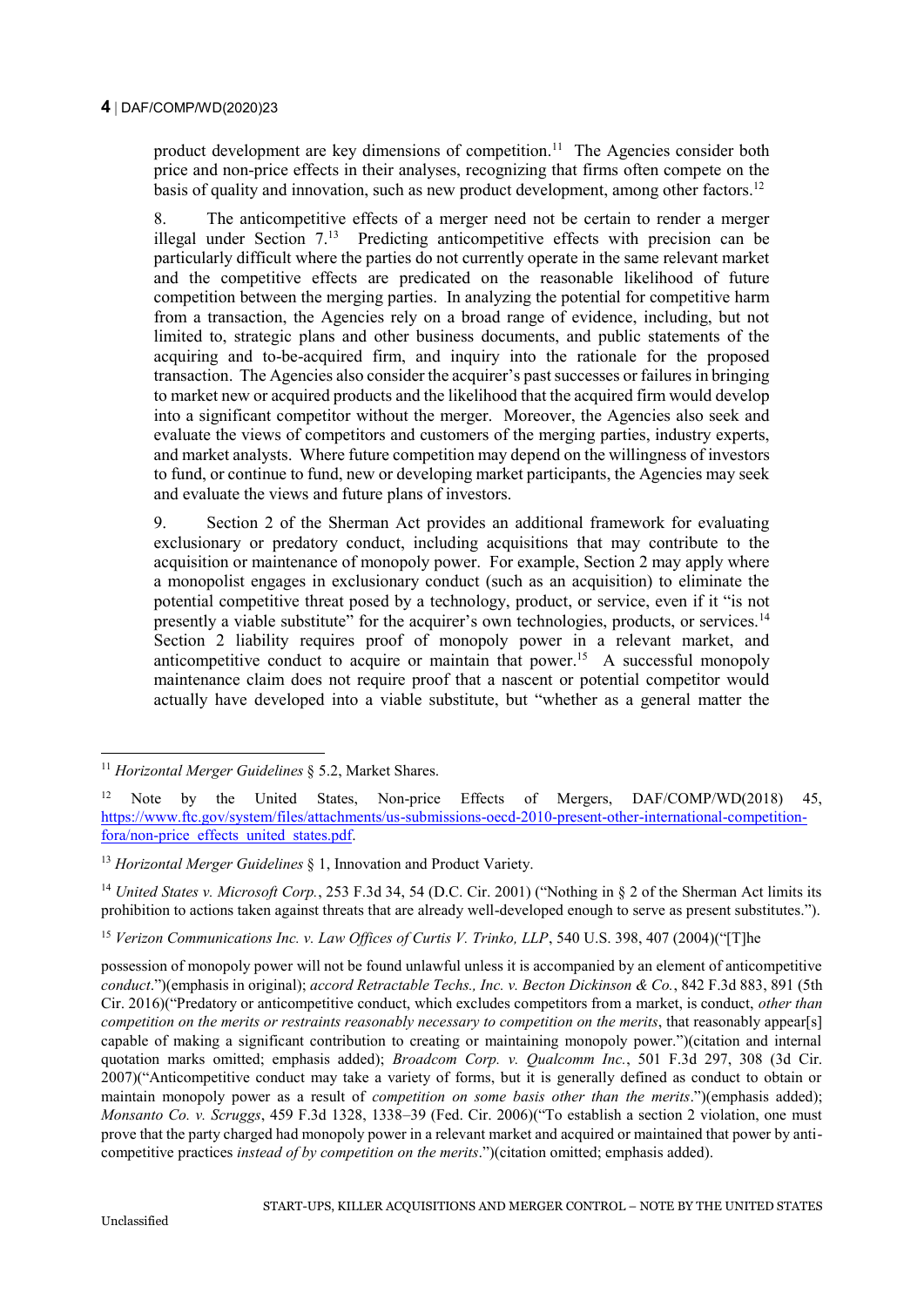exclusion of nascent threats is the type of conduct that is reasonably capable of contributing significantly to the defendant's continued market power."<sup>16</sup>

10. Section 2 analyses also include an evaluation of any procompetitive justifications. When parties come forward with sufficient evidence to review the claimed procompetitive benefits of an acquisition, the Agencies consider whether that acquisition would result in, among other things, new or improved products, increased speed to market of any acquired products, and any benefits in the form of improved innovation, including the ability of the merged firm to conduct research and development more effectively, to the extent those have likely effects on the relevant market.<sup>17</sup> For example, an incumbent digital platform might acquire, through merger, the technology of a nascent or potential competitor because the technology complements or enhances the incumbent's own technology. Additionally, an incumbent may have the financial resources, experience, and other business assets to more efficiently develop and commercialize a nascent or potential competitor's technology, thus making it available to more consumers.

#### **2.1. Agency Experience**

11. For years, the Agencies have challenged vertical and horizontal transactions that involve nascent competitors. In so doing, the Agencies have sought remedies to resolve their competition concerns. Where an adequate remedy was not available, the Agencies went to court to seek a decision declaring the merger illegal and enjoining it from closing. Challenges to nascent competitor acquisitions have included transactions where: (i) the merging firms were actual competitors, (ii) deals where, but for the merger, one firm would have faced competition from the target in the future, and (iii) mergers where both firms were working to develop products that would likely compete in the future. Examples of each of these types of cases are discussed below.

#### *2.1.1. Cases Involving Actual Competitors*

12. The Agencies have routinely challenged acquisitions by an incumbent firm of a smaller competitor that had, at the time of the acquisition, the potential to expand its market share and competitive significance absent the acquisition.

13. In September 2019, the DOJ sued to block Novelis Inc.'s proposed acquisition of Aleris Corporation in order to preserve competition in the North American market for rolled aluminum sheet for automotive applications, commonly referred to as aluminum auto body sheet.<sup>18</sup> As alleged in the complaint, Novelis had long been one of only a few aluminum body sheet suppliers in North America, while Aleris was a relatively new competitor that—in Novelis's own words—was "poised for transformational growth." The proposed transaction would concentrate more than half of the domestic production and sale of aluminum auto body sheet, 60 percent of projected total domestic capacity, and the majority of uncommitted domestic capacity under the control of one firm. Prior to filing

<sup>&</sup>lt;sup>16</sup> *Microsoft*, 253 F.3d at 79 ("Given [the] rather edentulous test for causation, the question in this case is not whether Java or Navigator would actually have developed into viable platform substitutes, but (1) whether as a general matter the exclusion of nascent threats is the type of conduct that is reasonably capable of contributing significantly to a defendant's continued monopoly power and (2) whether Java and Navigator reasonably constituted nascent threats at the time Microsoft engaged in the anticompetitive conduct at issue.").

<sup>17</sup> *Horizontal Merger Guidelines* § 10, Efficiencies.

<sup>18</sup> *See* Complaint, *United States v. Novelis*, No. 1:19-cv-02033-CAB (N.D. Ohio Sept. 4, 2020), https://www.justice.gov/atr/case-document/file/1199461/download.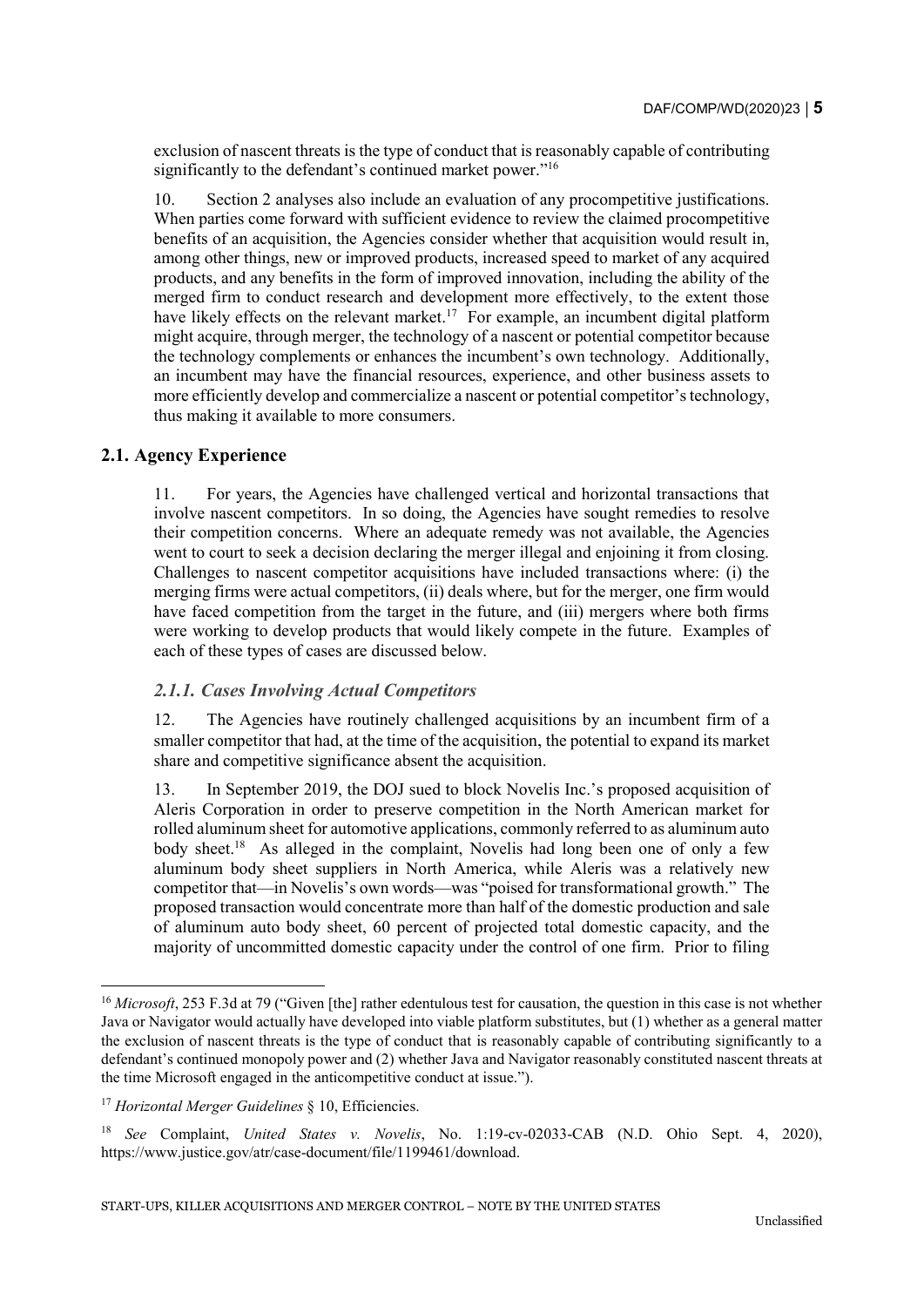the complaint, the DOJ reached an agreement with defendants to refer the matter to binding arbitration on the issue of market definition if the parties were unable to resolve the competitive concerns with the transaction within a certain period of time. After a 10-day first-of-its-kind arbitration hearing, the arbitrator ruled for DOJ, holding that aluminum auto body sheet constitutes a relevant product market, as the United States had alleged. As a result, Novelis was required to divest Aleris's entire aluminum auto body sheet operations in North America to fully preserve competition.

14. In August 2019, the DOJ challenged Sabre Corporation's proposed acquisition of Farelogix under Section 7.<sup>19</sup> The DOJ alleged that the transaction would allow Sabre, the largest airline booking services provider in the United States, to eliminate a disruptive competitor that had introduced new technology to the travel industry and that was poised to grow significantly. According to the complaint, the transaction would result in higher prices, reduced quality, and less innovation. At trial, DOJ presented evidence that Sabre had a history of engaging in anticompetitive tactics designed to undermine and delay the adoption of Farelogix's technology. In April 2020, the U.S. federal district court issued its opinion, finding that Farelogix was a "disruptor" and a "successful" competitor of Sabre's. It further found that the "evidence suggests that Sabre will have the incentive to raise prices ... and stifle innovation" following the acquisition.<sup>20</sup> Notwithstanding these factual findings, the court denied DOJ's request to block the merger, ruling that it was bound by the Supreme Court's decision in *Ohio v. American Express Co.*<sup>21</sup> to hold that Sabre and Farelogix do not compete in a relevant market. The DOJ filed a notice of appeal of the court's decision.<sup>22</sup> On May 1, 2020, Sabre and Farelogix terminated their merger agreement.<sup>23</sup> On May 12, 2020, the DOJ moved in the Third Circuit to vacate the district court's decision, pursuant to the doctrine from *United States v. Munsingwear*, Inc., 340 U.S. 36 (1950), because the merging parties' decision to abandon the merger rendered the case moot, precluding the possibility of challenging the decision on appeal.

15. In 2018, the FTC challenged the merger of CDK Global and Auto/Mate.<sup>24</sup> CDK was the market leader in specialized platform business software for franchise automotive dealers. Auto/Mate was a much smaller competitor with an innovative business model that was winning business from larger firms by offering lower prices, flexible contract terms, low fees for third-party apps participating on the platform, free software upgrades and training, and high-quality customer service. Although Auto/Mate was already competing in the market, the FTC was concerned that the acquisition would eliminate its future competitive significance. Auto/Mate's impact on existing platforms indicated that its preacquisition market share underrepresented its future market significance and the FTC concluded that the acquisition would have eliminated competition from a key emerging

<sup>19</sup> Complaint, *United States v. Sabre Corp.*, No. 1:19-cv-01548-LPS (D. Del. Aug. 20, 2019), [https://www.justice.gov/opa/press-release/file/1196816/download.](https://www.justice.gov/opa/press-release/file/1196816/download)

<sup>20</sup> Opinion, *United States v. Sabre Corp.*, 34, 87, Civil Action No. 1:19-cv-01548-LPS (D. Del. April 8, 2020)

<sup>21</sup> 138 S. Ct. 2274 (2018).

<sup>&</sup>lt;sup>22</sup> Notice of Appeal, *United States v. Sabre Corp.* On April 9, 2020, the UK Competition and Markets Authority blocked the transaction on the grounds that it would stifle innovation and competition. *See* Bloomberg Law, *U.S. to Appeal Sabre, Farelogix Merger Decision* by Victoria Graham (Apr. 9, 2020), [https://news.bloomberglaw.com/mergers-and-antitrust/u-s-to-appeal-sabre-farelogix-merger-decision.](https://news.bloomberglaw.com/mergers-and-antitrust/u-s-to-appeal-sabre-farelogix-merger-decision)

<sup>23</sup> See DOJ Press Release, *Statement from Assistant Attorney General Makan Delrahim on Sabre and Farelogix Decision to Abandon Merger* (May 1, 2020), [https://www.justice.gov/opa/pr/statement-assistant-attorney-general](https://www.justice.gov/opa/pr/statement-assistant-attorney-general-makan-delrahim-sabre-and-farelogix-decision-abandon)[makan-delrahim-sabre-and-farelogix-decision-abandon.](https://www.justice.gov/opa/pr/statement-assistant-attorney-general-makan-delrahim-sabre-and-farelogix-decision-abandon)

<sup>24</sup> *In re CDK Global*, Dkt. 9382 (complaint filed Mar. 20, 2018).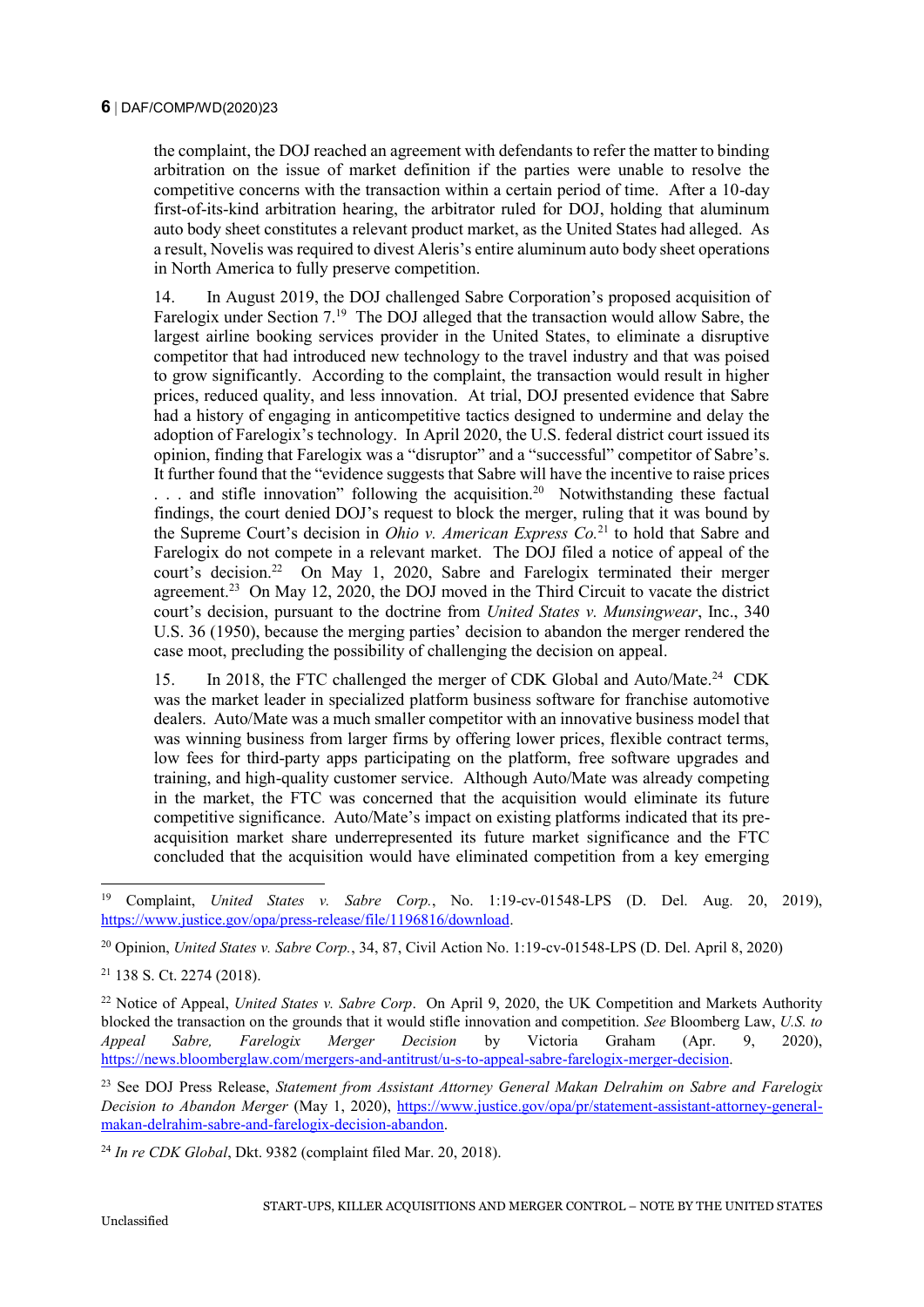rival. The parties terminated their acquisition agreement shortly after the FTC issued its complaint.

16. In December 2019, the FTC challenged the acquisition of an innovative biotech firm, Pacific Biosciences of California, by an established incumbent, Illumina, as a violation of both Section 7 of the Clayton Act and Section 2 of the Sherman Act. The FTC alleged that Illumina's proposed acquisition of PacBio would substantially lessen current and future competition in a market for next-generation DNA sequencing systems, a rapidly expanding technology used in genetic research and clinical testing, and that the acquisition would unlawfully maintain Illumina's monopoly power. Illumina's systems employed short-read sequencing technology and, at the time of the proposed acquisition, it had a market share of more than 90%. PacBio's platforms employed long-read sequencing technology, and, at the time of the proposed acquisition, it had a market share of approximately 2% to 3%. But despite the current differences between their respective systems, PacBio had made significant technological advancements in recent years, and absent the proposed acquisition, competition between Illumina and PacBio would increase substantially in the future. The FTC also alleged that the acquisition constituted unlawful maintenance of Illumina's monopoly in the U.S. market for next-generation DNA sequencing systems, by extinguishing PacBio as a nascent competitive threat. The FTC alleged that the parties could not verify or substantiate any merger-specific efficiencies, that their procompetitive justifications for the acquisition were pretextual, and that any procompetitive effects flowing from the acquisition could be accomplished through means other than the acquisition.<sup>25</sup> The parties abandoned their merger plans after the FTC filed its complaint. <sup>26</sup> The UK Competition and Markets Authority (CMA) was also reviewing the transaction, and had issued provisional findings that the merger was anticompetitive.

17. In January 2013, DOJ filed a lawsuit to challenge the consummated acquisition of PowerReviews by Bazaarvoice.<sup>27</sup> The complaint alleged that Bazaarvoice's acquisition of PowerReviews eliminated the company's only significant rival in the market for product ratings and reviews platforms used by U.S. manufacturers and retailers to display product ratings and reviews on their websites. Product ratings and review platform providers negotiated prices based on each customer's perceived willingness to pay for the offered product, and that willingness depended upon the alternatives available. The presence of PowerReviews benefited its customers and non-customers alike because its market presence often forced price competition, including substantial discounting, by incumbent Bazaarvoice. On January 8, 2014, following a three-week trial, the district court found that the acquisition would likely have anticompetitive effects and therefore violated Section 7 of the Clayton Act. Bazaarvoice was ordered to divest the PowerReviews business it had unlawfully acquired.

#### *2.1.2. Cases Involving a Threat to an Incumbent from a Future Competitor*

18. The Agencies also have challenged acquisitions where the transaction was likely to delay or thwart future competition against the incumbent. Identifying and proving a loss of potential competition can be a challenging predictive exercise. In some markets, such

<sup>25</sup> *In the Matter of Illumina, Incorporated and Pacific Biosciences of California Incorporated*, Dkt. 9387 (complaint filed Dec. 17, 2019).

<sup>&</sup>lt;sup>26</sup> Illumina and Pacific Biosciences Announce Termination of Merger Agreement (Jan. 2, 2020), [https://www.illumina.com/company/news-center/press-releases/press-release-details.html?newsid=eb4a5eba-6b79-](https://www.illumina.com/company/news-center/press-releases/press-release-details.html?newsid=eb4a5eba-6b79-41fd-b932-b89e7cd1cceb) [41fd-b932-b89e7cd1cceb.](https://www.illumina.com/company/news-center/press-releases/press-release-details.html?newsid=eb4a5eba-6b79-41fd-b932-b89e7cd1cceb)

<sup>27</sup> *U.S. v. Bazaarvoice*, No.13-cv-00133 (N.D. Cal. Jan. 8, 2014).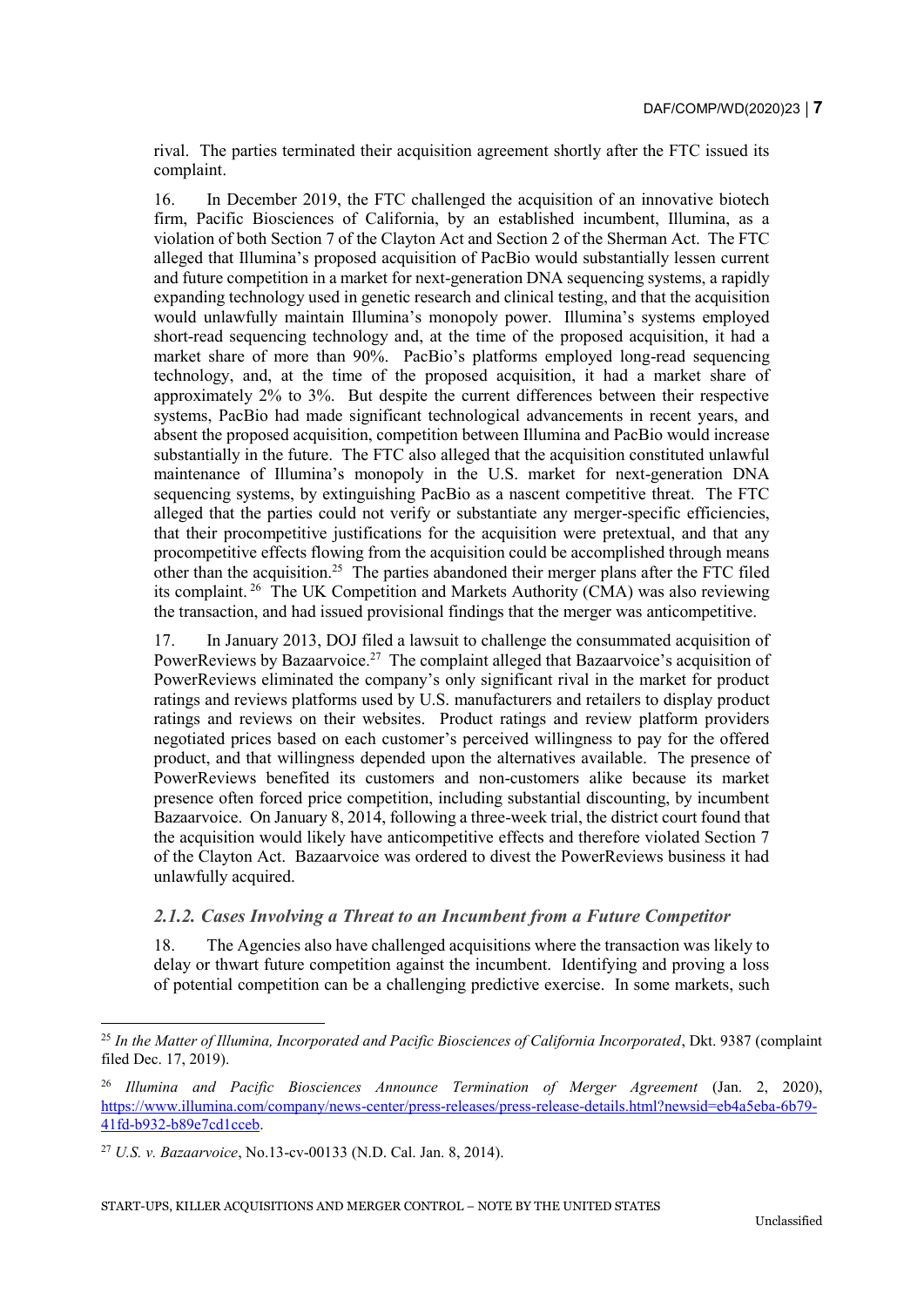as pharmaceutical, medical device, and agricultural technology markets, the regulatory approval process may make identification of products in development more transparent than in markets in which entry is not subject to such approval processes.

19. In 2015, the FTC challenged the proposed merger of Steris Corporation and Synergy Health, alleging that the merger would eliminate Synergy as an actual potential entrant into the market for contract radiation sterilization services, or into certain narrower markets for more specific sterilization services. Steris was one of only two companies providing sterilization services to medical device firms in the United States, and Synergy had advanced plans to expand into the United States with a new, and potentially superior, sterilization technology, including securing physical locations for its plant and contracting for the required equipment. After the trial, the court concluded that the Commission had failed to show that Synergy's entry into the U.S. was probable, and declined to grant the injunction.<sup>28</sup>

20. In 2009, the FTC filed a complaint challenging Thoratec Corporation's proposed acquisition of rival medical device maker HeartWare International, Inc.<sup>29</sup> The Commission charged that the transaction would eliminate current and future competition in the U.S. market for left ventricular assist devices (LVADs), a life-sustaining treatment for patients with advanced heart failure. HeartWare was engaged in clinical trials for a device that may have been superior to Thoratec's product. Although regulatory approval for these devices was uncertain, there was sufficient evidence for the Commission to allege that Heartware's LVAD still in development was positioned to be the next LVAD approved by the Food and Drug Administration for sale in the United States, and that Heartware's product represented a significant threat to Thoratec's LVAD monopoly. The few other companies developing LVADs were significantly behind HeartWare in their clinical trials and were unlikely to reach the market as soon as, or be as competitive as, HeartWare's device. The Commission's complaint alleged that no other firm could replace the current and future competition eliminated by the merger. The parties abandoned their proposed transaction after the Commission filed its complaint.

21. In 2007, the DOJ investigated certain vertical concerns in connection with Monsanto's merger with Delta & Pine Land (D&PL).<sup>30</sup> The DOJ investigation focused on whether the transaction would harm nascent competition in markets for transgenic cottonseed traits in the Southeast and South-Central United States. Monsanto was the first to develop successful traits. At time when the merger was announced, almost all cotton grown in these regions used Monsanto traits that (i) make cotton tolerant to glyphosate herbicide and (ii) make cotton plants resistant to many insects. The DOJ determined that the transaction would thwart or delay efforts by rival trait developers to bring competing traits to market by depriving those rivals' access to cottonseed material (germplasm) with a proven track record. Ultimately, the parties divested their main horizontal overlap. DOJ also sought and obtained rights and access to germplasm for the divestiture buyers, as well as modification to the terms of certain Monsanto's licenses with third-party seed companies that provided incentives to use only Monsanto traits to the exclusion of traits developed by others.

<sup>28</sup> *FTC v. Steris Corp.*, 133 F. Supp. 3d 962 (N.D. Ohio 2015). The Commission dismissed an administrative complaint that sought to permanently enjoin the transaction. *In re Steris Corp., and Synergy Health PLC.*, Dkt. 9365 (May 29, 2015).

<sup>29</sup> *In the Matter of Thoratec Corp. and HeartWare Int'l, Inc.*, Dkt. 9339 (complaint filed Jul. 30, 2009).

<sup>30</sup> *See* Competitive Impact Statement, *United States v. Monsanto Co.*, No. 1:07-cv-00992-RMV (D.D.C. May 31, 2007)[, http://www.usdoj.gov/atr/cases/f223600/223682.pdf.](http://www.usdoj.gov/atr/cases/f223600/223682.pdf)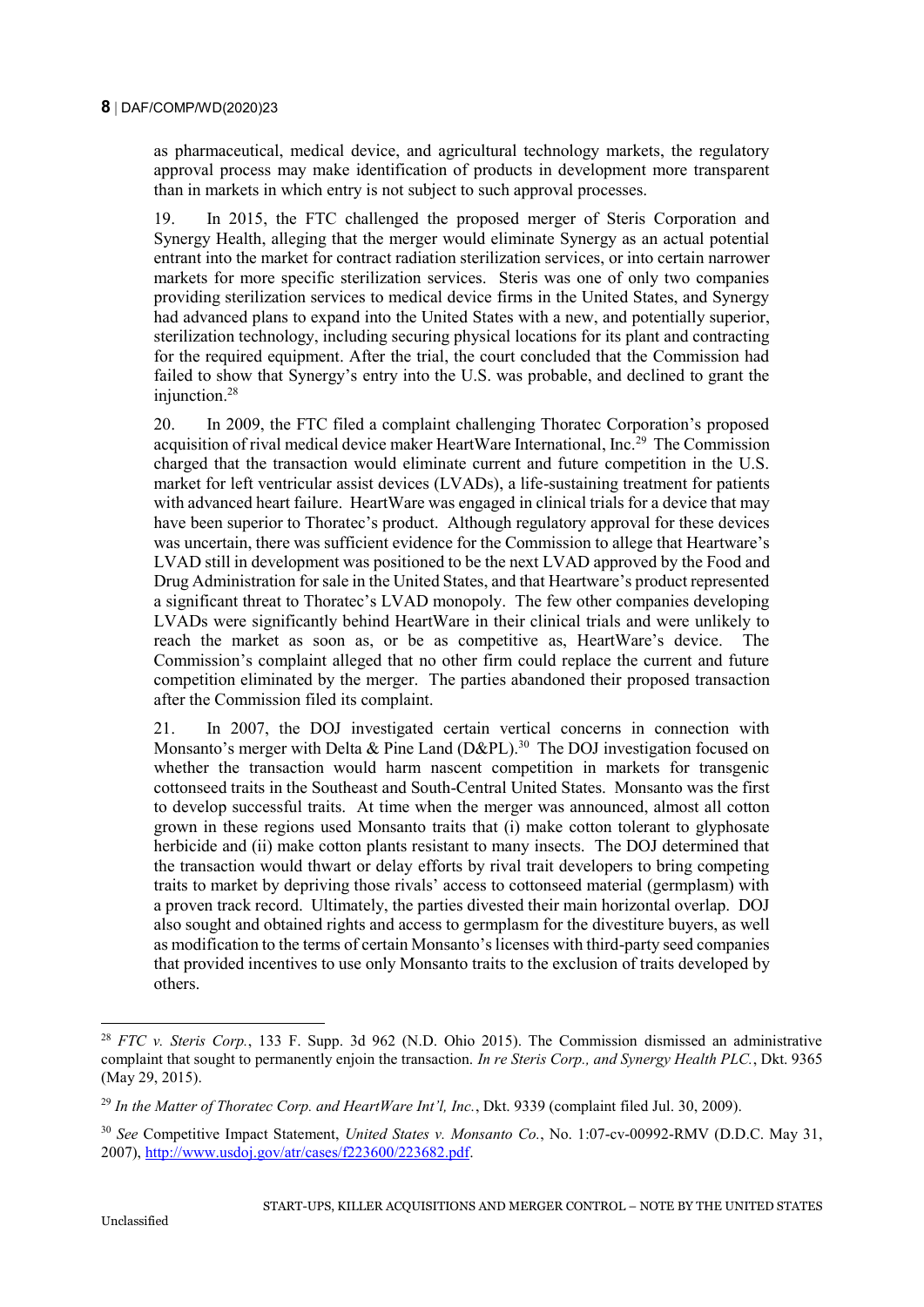## *2.1.3. Cases Involving Emerging Markets*

-

22. The Agencies have also challenged mergers where both firms had products in development for the same future market. A merger of this kind may reduce competition by bringing separate competitive efforts under common control.<sup>31</sup> In appropriate cases, the Agencies have required a divestiture of one of the products in development and/or the licensing of intellectual property rights of one or both parties to the merger, so as to support the continued development of future products.

23. In 2018, the DOJ challenged Bayer AG's acquisition of Monsanto, alleging both horizontal and vertical competition concerns. In its complaint, the DOJ emphasized that Bayer and Monsanto were leading competitors in the development of new products and services, and that the acquisition as proposed would have stifled innovation in agricultural technologies that has delivered significant benefits to farmers and consumers.<sup>32</sup> To alleviate these concerns, the DOJ negotiated a \$9 billion divestiture of businesses and assets to BASF. Among the divested assets were certain intellectual property and research capabilities, including pipeline research and development projects, and complementary assets necessary to ensure that BASF continues to have the same innovation incentives, capabilities, and scale that Bayer would have as an independent competitor. Most notably, these assets included Bayer's nascent digital agriculture business.<sup>33</sup>

24. In 2013, two of the world's largest semiconductor manufacturing equipment makers, Applied Materials and Tokyo Electron, announced a merger that would combine the two leading firms that possessed the necessary knowhow, resources, and ability to develop and supply high-volume non-lithography semiconductor equipment. The DOJ conducted an extensive investigation and found that the existing competitive overlap between specific equipment offered by the two firms was emblematic of a broader competition to develop new equipment. Existing competition indicated that each firm had the "building blocks," the appropriate collection of assets and capabilities, necessary to be successful developers of new equipment.<sup>34</sup> As a result, the DOJ had substantial concerns that the merger would diminish competition to develop equipment for the manufacture of next-generation semiconductors. In 2015, Applied Materials and Tokyo Electron abandoned the merger after the DOJ informed them that their proposed remedy was inadequate.<sup>35</sup>

<sup>&</sup>lt;sup>31</sup> Such a merger may also have procompetitive benefits: for example, it may make entry or development of a product more likely, or support more speedy entry, because the merger allows the firms to combine complementary assets. *See, e.g.*, Statement of FTC Chairman Timothy J. Muris, in the Matter of Genzyme Corporation / Novazyme Pharmaceuticals, Inc. (January 13, 2004), [https://www.ftc.gov/system/files/attachments/press-releases/ftc-closes-its](https://www.ftc.gov/system/files/attachments/press-releases/ftc-closes-its-investigation-genzyme-corporations-2001-acquisition-novazyme-pharmaceuticals-inc./murisgenzymestmt.pdf)[investigation-genzyme-corporations-2001-acquisition-novazyme-pharmaceuticals-inc./murisgenzymestmt.pdf.](https://www.ftc.gov/system/files/attachments/press-releases/ftc-closes-its-investigation-genzyme-corporations-2001-acquisition-novazyme-pharmaceuticals-inc./murisgenzymestmt.pdf)

<sup>32</sup> *United States v. Bayer AG and Monsanto Company*, Civil Action No. 1:18-cv-01241 (D.D.C. 2018) (complaint filed May 29, 2018), [https://www.justice.gov/atr/case-document/file/1066656/download.](https://www.justice.gov/atr/case-document/file/1066656/download)

<sup>33</sup> *See* DOJ Press Release, *Justice Department Secures Largest Negotiated Merger Divestiture Ever to Preserve Competition Threatened by Bayer's Acquisition of Monsanto* (May 29, 2018)[, https://www.justice.gov/opa/pr/justice](https://www.justice.gov/opa/pr/justice-department-secures-largest-merger-divestiture-ever-preserve-competition-threatened)[department-secures-largest-merger-divestiture-ever-preserve-competition-threatened.](https://www.justice.gov/opa/pr/justice-department-secures-largest-merger-divestiture-ever-preserve-competition-threatened)

<sup>34</sup> Nicholas Hill, *et al.*, *Economics at the Antitrust Division 2014-2015: Comcast/Time Warner Cable and Applied Materials/Tokyo Electron*, 47 Rev. Ind. Or. 425, 433 (2015).

<sup>35</sup> Press Release, Dep't of Justice, *Applied Materials Inc. and Tokyo Electron Ltd. Abandon Merger Plans After Justice Department Rejected Their Proposed Remedy* (April 27, 2015), https://www.justice.gov/opa/pr/appliedmaterials-inc-and-tokyo-electron-ltd-abandon-merger-plans-after-justice-department.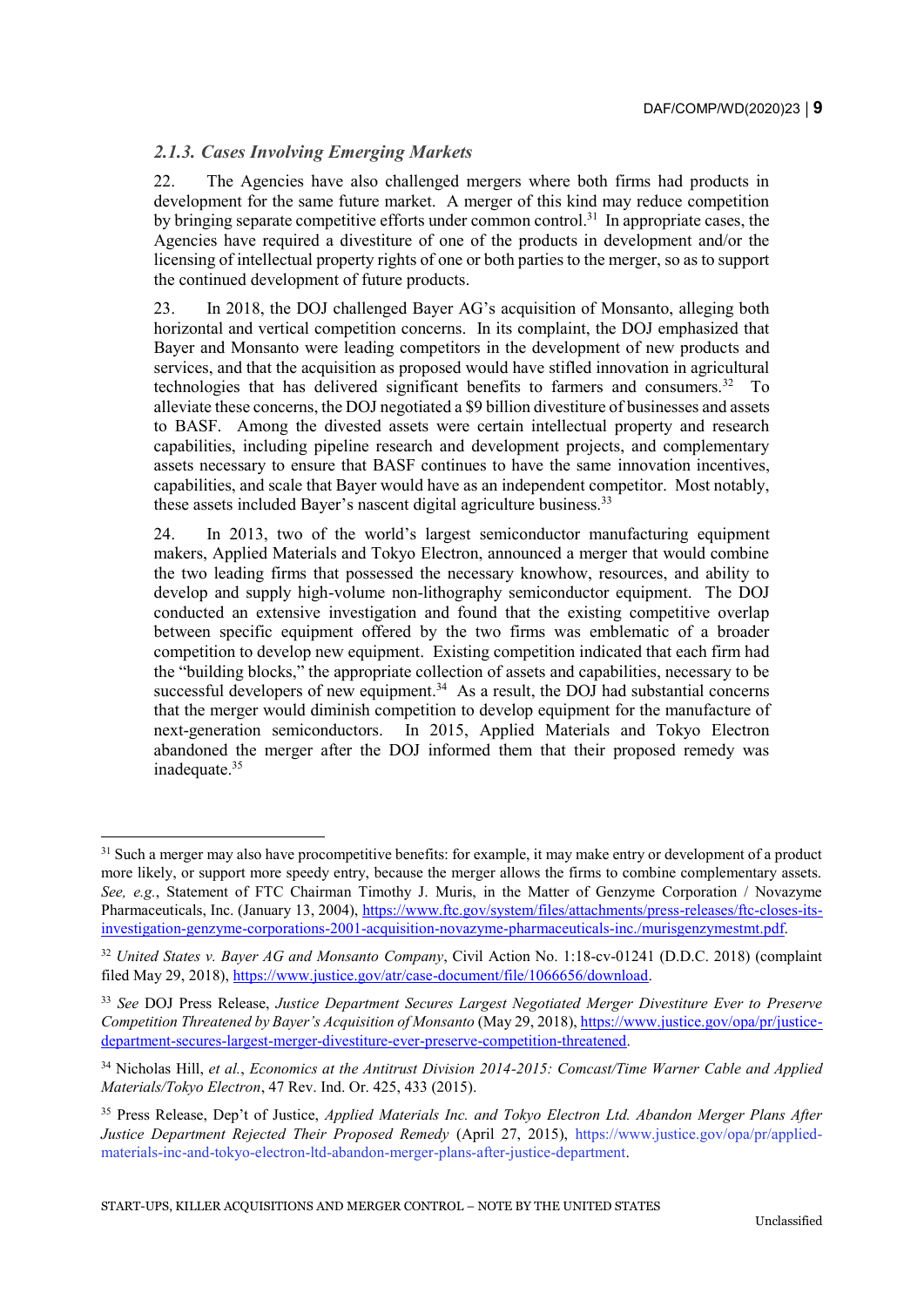25. In 2013, the FTC challenged the merger of Nielsen and Arbitron. Both companies were developing national syndicated cross-platform audience measurement services, which would allow audiences to be measured accurately across multiple viewing platforms, such as TV and online.<sup>36</sup> At the time of the merger, no firm offered a commercially available service that could perform this function, but demand for such a service was increasing. Evidence showed that Nielsen and Arbitron were the two best positioned firms to develop this service. The FTC alleged that the elimination of future competition between Nielsen and Arbitron would increase the likelihood that Nielsen would exercise market power, and make it more likely that advertisers, advertising agencies, and programmers would pay more for national syndicated cross-platform audience measurement services. To address these concerns, as part of the settlement order, the Commission required Nielsen to divest assets related to Arbitron's cross-platform audience measurement business, including audience data, and to enter into other licensing arrangements supporting the divestiture.<sup>37</sup>

### **2.2. "Killer Acquisitions" and Agency Analysis**

26. Commentators have noted that, in certain cases, a firm may acquire another firm merely to terminate or suspend innovative activity or the development of a product perceived to be a competitive threat to the acquiring firm. These transactions, when consummated, are sometimes referred to as "killer acquisitions" because they are said to result in a product or service being "killed" or terminated rather than brought to market. The Council of Economic Advisors articulates this concern as one factor that may motivate a particular acquisition:

*[A]nother debate asks whether dominant platforms are harming competition by buying too many smaller firms, such as start-ups funded with venture capital. It is common for large platforms to acquire smaller firms. The digital economy relies heavily on innovation, and being acquired by an established firm can be an important exit path for initial investors. Acquisition can also be important for a start-up's success. The acquiring firm may bring marketing, financing, and other business assets that enable the start-up to grow. However, if a start-up is not acquired, it might instead grow into an independent, full-fledged competitor. Some acquisitions may occur precisely to prevent such competition. <sup>38</sup>*

27. The Agencies are attentive to acquisitions in which an incumbent acquires a firm that could develop into a future competitor, or assets necessary for a firm to develop products or services in competition with the incumbent.

28. For example, in 2017, the FTC charged Mallinckrodt (formerly known as Questcor) with unlawful monopolization by acquiring the rights to a drug that threatened its monopoly in the U.S. market for adrenocorticotropic hormone (ACTH) drugs. In its complaint, the FTC alleged that Questor enjoyed monopoly power as a result of its control of Acthar, the only U.S. ACTH drug, and that it had unlawfully maintained that monopoly power by acquiring the U.S. rights to develop a competing drug, Synacthen Depot. The FTC alleged that Questcor's acquisition of the U.S. rights for Synacthen had eliminated the possibility

<sup>36</sup> *In the Matter of Nielsen Holdings N.V. and Arbitron Inc.*, Dkt. C-4439 (complaint filed Feb. 28, 2014).

<sup>37</sup> *See* FTC Press Release, *FTC Approves Nielsen Holdings N.V. and Nielsen Audio, Inc.'s Application to Sell its LinkMeter Technology and Related Assets to comScore, Inc.* (Apr. 2, 2014), [https://www.ftc.gov/news-events/press](https://www.ftc.gov/news-events/press-releases/2014/04/ftc-approves-nielsen-holdings-nv-nielsen-audio-incs-application)[releases/2014/04/ftc-approves-nielsen-holdings-nv-nielsen-audio-incs-application.](https://www.ftc.gov/news-events/press-releases/2014/04/ftc-approves-nielsen-holdings-nv-nielsen-audio-incs-application) 

<sup>38</sup> Economic Report of the President, *supra* note 2, at 219. *See also* Cunningham, Ederer and Ma, *Killer Acquisitions* (March 22, 2019),<https://ssrn.com/abstract=3241707> (unpublished paper attempting to measure and identify the incident of such acquisitions in the pharmaceutical industry).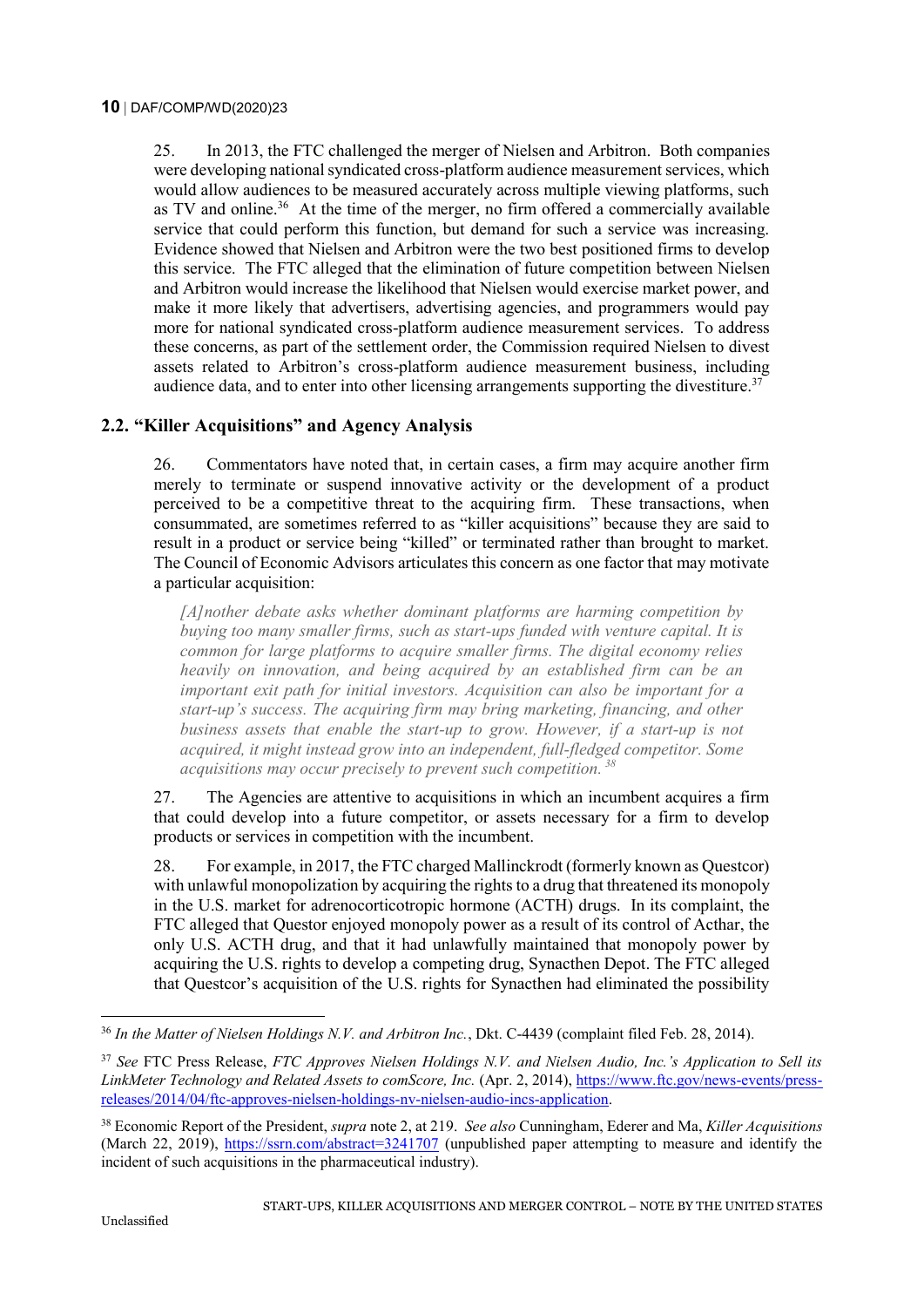that another firm would develop it and compete against Acthar. To resolve the FTC's concerns, Questor agreed to sublicense the Synacthen assets, including intellectual property rights, to another firm to commercialize Synacthen in the United States, and further to pay \$100 million in redress of the Defendant's violations.<sup>39</sup>

29. In 2016, the DOJ challenged Westinghouse Air Brake Technology Corporation's ("Wabtec") acquisition of Faiveley Transport. The DOJ alleged that the transaction, as originally structured, would have substantially lessened competition for the development, manufacture, and sale of various freight railcar brake components. Prior to the acquisition, Faiveley had formed a joint venture with another rail equipment supplier that allowed it to bundle brake components and compete more effectively with the two large incumbents, one of which is Wabtec. In addition, Faiveley had been developing its own control valve, which is the most highly-engineered, technologically-sophisticated component in a freight car brake system, the market for which had been a duopoly for years. With a control valve, Faiveley could more directly compete with the incumbents—even though full commercialization and approval was likely years away. The transaction also would have eliminated future competition for control valves by preventing Faiveley's entry into this market, and would have thus maintained a century-old duopoly between Wabtec and its only other control valve rival. To remedy these concerns, the companies agreed to divest Faiveley's entire U.S. freight car brakes business to Amsted Rail Company, an employeeowned rail equipment company.<sup>40</sup>

30. In 2008, the FTC charged that Inverness Medical Innovations' acquisition of assets of ACON Laboratories, and its interference with that company's efforts to develop and supply consumer pregnancy tests, unlawfully maintained Inverness's monopoly power, and harmed or threatened to harm competition, in a market for consumer pregnancy tests.<sup>41</sup> Through its acquisition of ACON assets, Inverness imposed a covenant not to compete on ACON that limited the scope and duration of its joint venture to develop and market digital consumer pregnancy tests, required ACON to remit to Inverness any profits from that joint venture, and acquired rights to intellectual property developed by ACON and its joint venture partner. The FTC alleged that through these actions, Inverness interfered with ACON's ability and incentive to develop and manufacture digital consumer pregnancy tests, and hampered the joint venture partner's ability and incentive to develop and market competing digital consumer pregnancy tests. The FTC's complaint also identified that Inverness eliminated future competition from water-soluble dye lateral flow consumer pregnancy tests by purchasing ACON's water-soluble dye consumer pregnancy test assets, and by ceasing development and marketing efforts for test products associated with the assets.<sup>42</sup> To address the FTC's concerns, Inverness agreed to sell the water-soluble consumer pregnancy assets, disclaim any ownership rights for intellectual property

<sup>39</sup> *FTC v. Mallinckrodt*, Civil Action No. 1:17-cv-00120 (D.D.C. 2017) (complaint filed Jan. 25, 2017), [https://www.ftc.gov/system/files/documents/cases/170118mallinckrodt\\_complaint\\_public.pdf;](https://www.ftc.gov/system/files/documents/cases/170118mallinckrodt_complaint_public.pdf) *see* FTC Press Release, *Mallinckrodt Will Pay \$100 Million to Settle FTC, State Charges It Illegally Maintained its Monopoly of Specialty Drug Used to Treat Infants* (Jan. 18, 2017), [https://www.ftc.gov/news-events/press](https://www.ftc.gov/news-events/press-releases/2017/01/mallinckrodt-will-pay-100-million-settle-ftc-state-charges-it)[releases/2017/01/mallinckrodt-will-pay-100-million-settle-ftc-state-charges-it.](https://www.ftc.gov/news-events/press-releases/2017/01/mallinckrodt-will-pay-100-million-settle-ftc-state-charges-it)

<sup>40</sup> *United States v. Westinghouse Air Brake Technologies Corp.*, No.1:16-cv-02147 (D.D.C. 2017 filed Oct. 26, 2016), https://www.justice.gov/atr/case/us-v-westinghouse-air-brake-technologies-corp-et-al.

<sup>41</sup> *See* FTC Press Release, *Inverness Medical Innovations Settles FTC Charges That it Stifled Future Competition in U.S. Market for Consumer Pregnancy Tests* (Dec. 23, 2008), https://www.ftc.gov/news-events/pressreleases/2008/12/inverness-medical-innovations-settles-ftc-charges-it-stifled.

<sup>42</sup> *In the Matter of Inverness Medical Innovations, Inc.*, FTC File No. 061-0123 (complaint filed Dec. 23, 2008) [https://www.ftc.gov/sites/default/files/documents/cases/2008/12/081223invernesscmpt.pdf.](https://www.ftc.gov/sites/default/files/documents/cases/2008/12/081223invernesscmpt.pdf)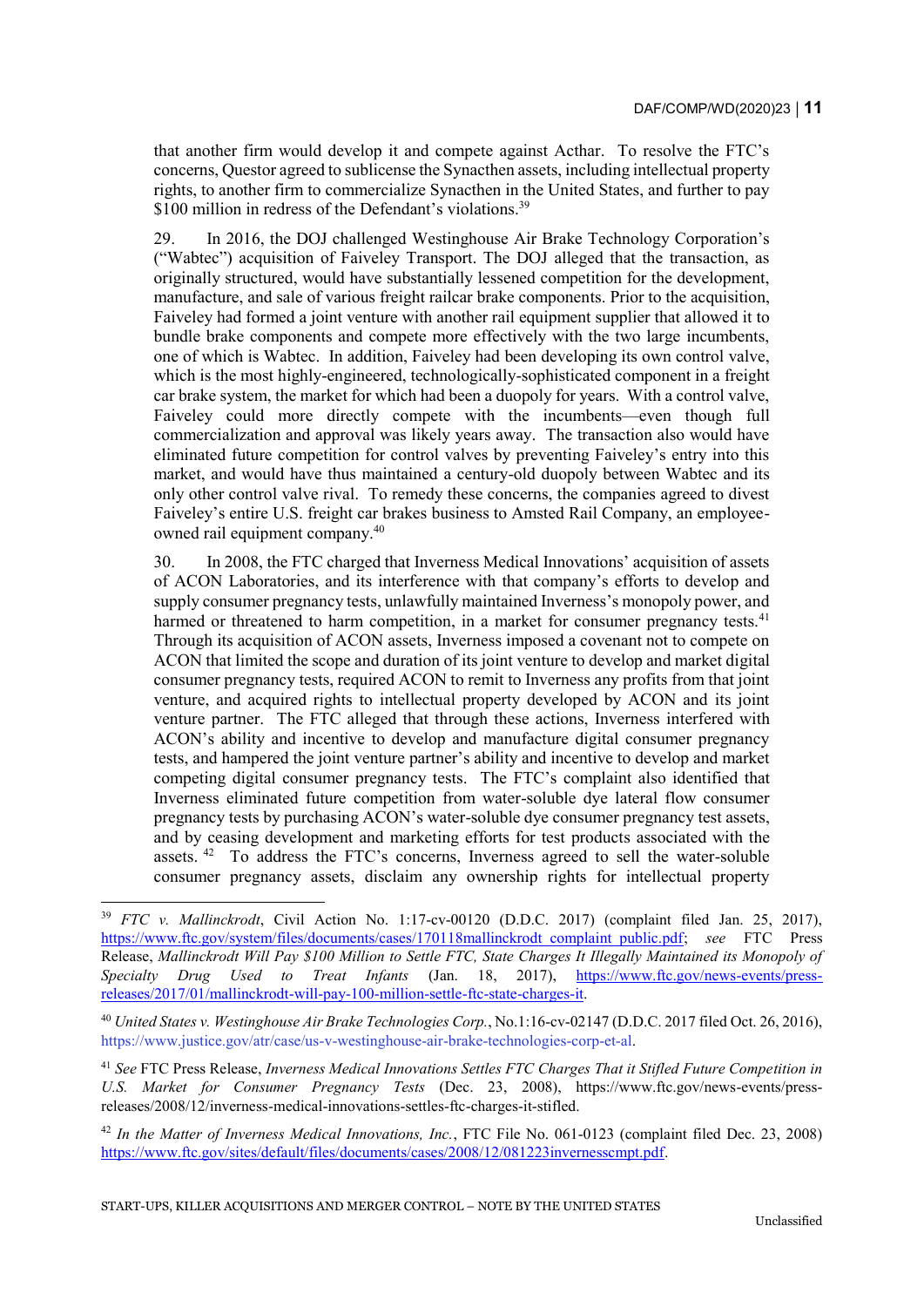#### **12** DAF/COMP/WD(2020)23

developed during the joint venture, refrain from interference with ACON's ability to transfer or license digital consumer pregnancy test technology to its joint venture partner, and refrain from interference with ACON's ability to manufacture digital consumer pregnancy test technology for its joint venture partner.

### **2.3. Jurisdiction to Review Mergers Involving Nascent Competition**

31. The 2005 OECD Council Recommendation on Merger Review ("OECD Recommendation") and the International Competition Network's Recommended Practices for Merger Notification and Review Procedures ("ICN Recommended Practices") call for notification thresholds to be based on: (i) objectively quantifiable criteria, and (ii) information that is readily accessible to the merging parties. The OECD and ICN recommended practices also call for such thresholds to screen out transactions lacking a material nexus to the reviewing jurisdiction.<sup>43</sup>

32. In the United States, the Hart-Scott-Rodino Antitrust Improvements Act of 1976, 15 U.S.C. § 18a (§ 7A of the Clayton Act) requires that parties to certain mergers or acquisitions notify the Agencies before consummating the proposed transaction. Reportability under the Act depends on whether the value held as a result of the transaction and the size of the parties, as measured by their sales and assets, meet the statutory thresholds,<sup>44</sup> and, if so, whether an exemption applies.<sup>45</sup> The U.S. premerger notification program allows for efficient and expedient review of approximately two thousand proposed transactions annually by the Agencies.<sup>46</sup> Premerger notification has vastly improved the Agencies' ability to identify and prevent anticompetitive mergers, and to avoid the challenges of "unscrambling the eggs."<sup>47</sup>

33. Although the U.S. premerger notification system subjects most mergers of significant size to premerger review for competition concerns, a transaction does not have to be subject to such review for the Agencies to be able to challenge it under the antitrust laws. Under Section 7 of the Clayton Act – which was enacted many years before the HSR Act – the Agencies can challenge acquisitions of stock or assets, without regard to whether

<sup>45</sup> 16 CFR Part 802. *E.g.,* there is an exemption for the acquisition of foreign assets if sales in or into the United States attributable to those assets are \$94 million or less, aimed at ensuring that only transactions with a material nexus to the U.S. are notifiable.

<sup>43</sup> *See* OECD Recommendation on Merger Review (2005), [http://www.oecd.org/daf/](http://www.oecd.org/daf/competition/oecdrecommendationonmergerreview.htm) [competition/oecdrecommendationonmergerreview.htm;](http://www.oecd.org/daf/competition/oecdrecommendationonmergerreview.htm) ICN Recommended Practices for Merger Notification and Review Procedures, [https://www.internationalcompetitionnetwork.org/wp](https://www.internationalcompetitionnetwork.org/wp-content/uploads/2018/09/MWG_NPRecPractices2018.pdf)[content/uploads/2018/09/MWG\\_NPRecPractices2018.pdf.](https://www.internationalcompetitionnetwork.org/wp-content/uploads/2018/09/MWG_NPRecPractices2018.pdf)

 $44$  The Act generally requires transactions to be notified when: (1) the acquiring or acquired person is engaged in U.S. commerce or in any activity affecting U.S. commerce; (2) the amount of voting securities, or the non-corporate interests that yield control, or assets held as a result of the acquisition is over \$94 million (the size of transaction test); and (3) if a transaction is valued at \$376 million or less, one person has sales or assets of \$188 million or more and the other has sales or assets of \$18.8 million or more (the size of person test). If the size of the transaction is greater than \$376 million, the size of person test does not apply. These notification thresholds are adjusted annually, and are available at: [https://www.ftc.gov/enforcement/premerger-notification-program/current-thresholds.](https://www.ftc.gov/enforcement/premerger-notification-program/current-thresholds)

<sup>&</sup>lt;sup>46</sup> For annual information on the number of notified transactions, as well as the number challenged or abandoned, see the FTC's Annual Reports to Congress Pursuant to the Hart-Scott-Rodino Antitrust Improvements Act of 1976, [https://www.ftc.gov/policy/reports/policy-reports/annual-competition-reports.](https://www.ftc.gov/policy/reports/policy-reports/annual-competition-reports)

<sup>&</sup>lt;sup>47</sup> An e-filing system for submission of premerger notification filings has been established to handle filings during the COVID-19 coronavirus pandemic. *See* [https://www.ftc.gov/enforcement/premerger-notification](https://www.ftc.gov/enforcement/premerger-notification-program/guidance-filing-parties)[program/guidance-filing-parties.](https://www.ftc.gov/enforcement/premerger-notification-program/guidance-filing-parties)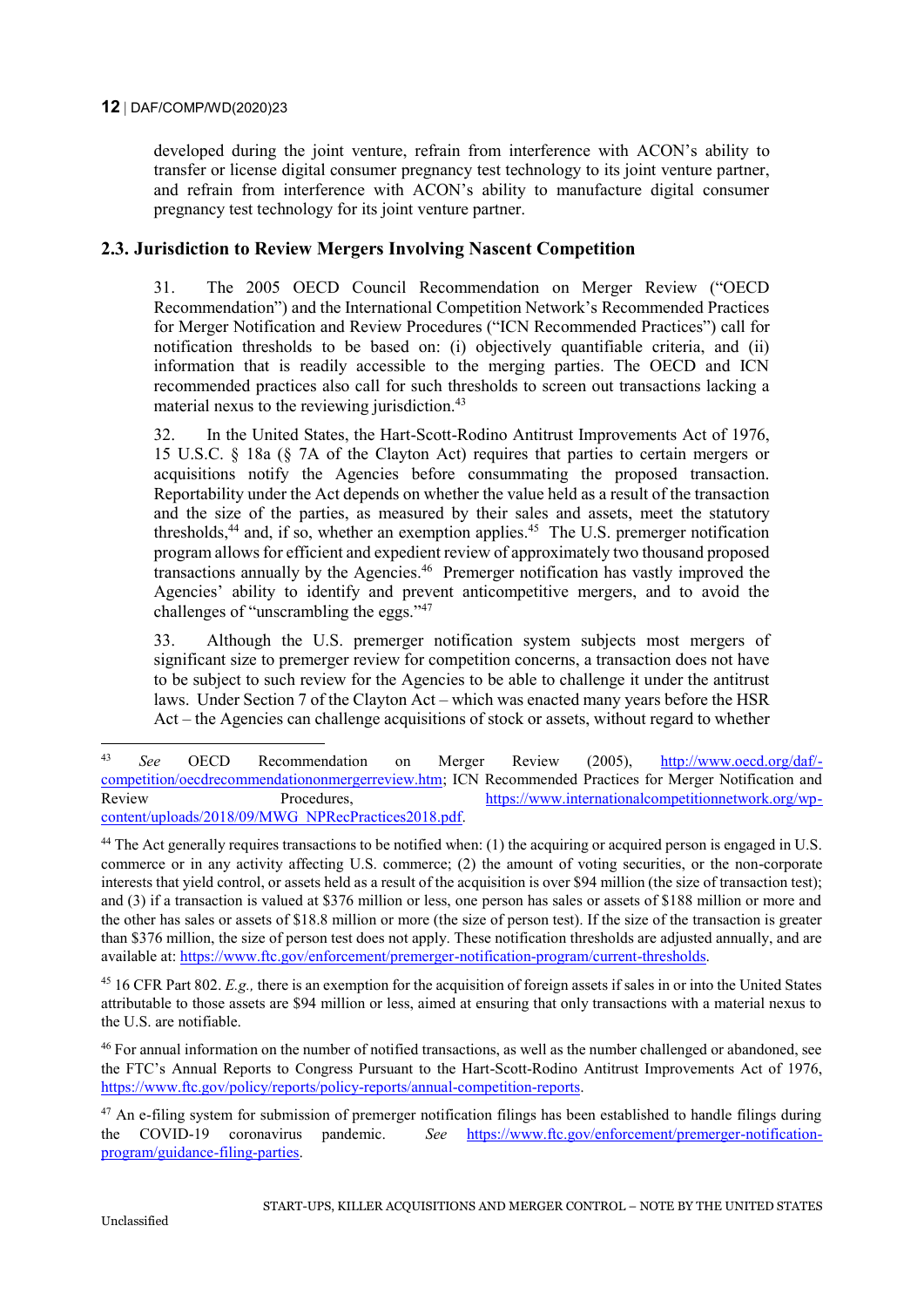the acquisition requires a premerger notification under the HSR Act, and such challenges can be brought either before or after a transaction is consummated.

34. As a result, another important element of the U.S. merger review regime is the Agencies' ability to review, and if necessary, challenge non-notifiable transactions, including consummated transactions. For example, over the past five years, the FTC has conducted an in-depth review of 15 transactions that were not notifiable under the Act, in addition to the 117 notified transactions where the Commission conducted an in-depth review. Similarly, DOJ conducted in-depth reviews of 18 transactions that were not notified under the HSR rules during this period, in addition to 124 in-depth investigations of notified transactions.

35. Although most of the cases discussed above involved reportable transactions, some were not. For instance, Bazaarvoice/PowerReviews, discussed *infra*, was a non-reportable transaction. In 2013, when Mallinckrodt (then Questcor) acquired the U.S. rights to Synacthen, although it met the HSR size of transaction and person thresholds, the transaction was not reportable because it involved an exclusive license where the licensor retained manufacturing rights. Later that same year, the Agencies revised the HSR Rules to require premerger notification of exclusive license transactions where the licensee acquires all commercially significant rights from the licensor.<sup>48</sup>

36. For reportable transactions, DOJ and FTC staff rely on several sources to learn of the potentially anticompetitive transactions. Often, the Agencies' respective staff will learn about such transactions from their ongoing monitoring of the trade press or other media. For example, the FTC's retail and hospital mergers section subscribes to publications of the National Federation of Retailers and the American Hospital Association, which often report on transactions that do not meet the notification thresholds. DOJ similarly monitors trade press covering the industries subject to its oversight. For instance, DOJ opened its preliminary investigation into Bazaarvoice's consummated acquisition of PowerReviews based on information discovered through its media review.

37. Complaints are another source of information about potentially anticompetitive transactions. Complainants can range from industry participants, such as customers concerned about potential anticompetitive effects arising from a merger between suppliers, to individual citizens or labor unions. Complaints may come to the agencies directly, may be reported in the press, or may be communicated to the Agencies by state or federal government agencies.

38. The investigation of non-reportable transactions proceeds in a manner similar to an HSR investigation. The Agencies are able to obtain documents and information through a Civil Investigative Demand in place of a Second Request. Unlike an HSR investigation, however, the parties to a non-reportable transaction may be able to consummate their deal at any time if all other regulatory approvals have been received. In many cases, however, the parties enter into a timing agreement or hold separate agreement to preserve the viability of the relevant assets during the agency's investigation and any potential challenge.<sup>49</sup>

<sup>48</sup> 78 FR 68705 (November 15, 2013).

<sup>49</sup> *See, e.g., In re Otto Bock HealthCare North America, Inc.*, Dkt. 9378, Opinion (Nov. 6, 2019) (defendants agreed to Hold Separate Agreement three months after consummating acquisition of Freedom and prior to FTC complaint), [https://www.ftc.gov/system/files/documents/cases/d09378commissionfinalopinion.pdf.](https://www.ftc.gov/system/files/documents/cases/d09378commissionfinalopinion.pdf)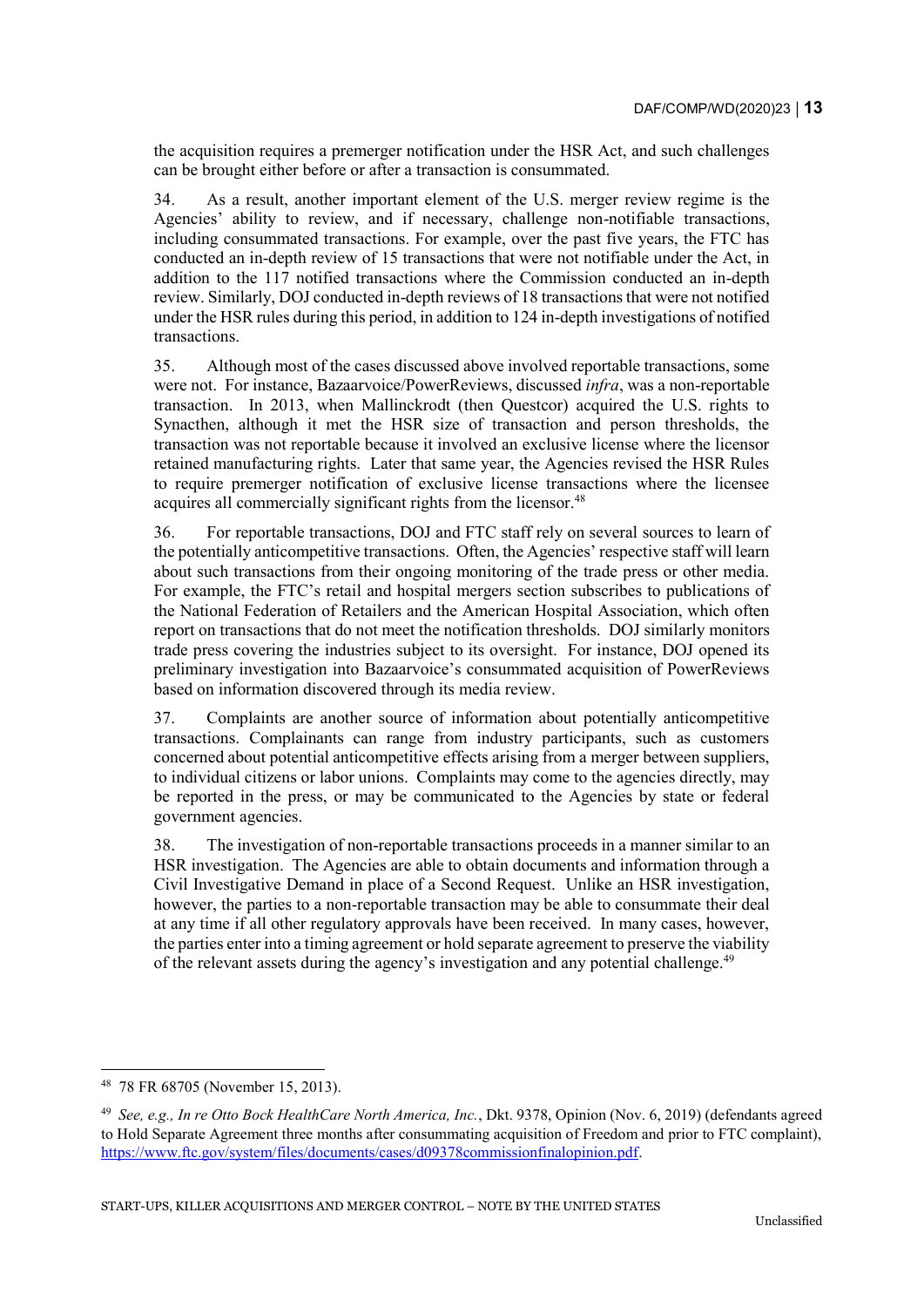# **3. Policy Initiatives Related to Nascent Competition**

39. The FTC recently conducted a series of hearings to examine whether adjustments to competition policy are necessary to address changes in the economy, evolving business practices, and new technologies.<sup>50</sup> In particular, hearings held on October 17, 2018, assessed the appropriate antitrust framework for evaluating *Acquisitions of Nascent and Potential Competitors in Digital Technology Markets*. <sup>51</sup> Participants discussed many of the issues raised by the OECD Competition Committee relating to nascent acquisitions, and the FTC received public comments on this topic.<sup>52</sup> The consensus view at the hearings was that the current antitrust laws are effective and adaptable to the digital platform environment. Additionally, participants agreed that the prospective loss of future competition is a viable theory of anticompetitive harm that the Agencies have used to challenge transactions in the past, and could continue to rely upon in the future.

40. On July 23, 2019, the DOJ announced that it was reviewing the practices of marketleading online platforms.<sup>53</sup> The review focuses on whether and how market-leading online platforms have achieved market power and are engaging in practices that have reduced competition, stifled innovation, or otherwise harmed consumers. The goal of the review is to assess the competitive conditions in the online marketplace to ensure that companies compete on the merits to provide services that users want. If violations of law are identified, the DOJ will proceed appropriately to seek redress.

41. On February 11, 2020, the FTC issued Special Orders pursuant to Section 6(b) of the FTC Act to five large technology firms: Alphabet (including Google), Apple, Amazon, Facebook, and Microsoft.<sup>54</sup> The FTC's Special Orders require these firms to provide information about prior acquisitions not notified to the Agencies under the HSR Act, including information and documents on the terms, scope, structure, and purpose of transactions that each company consummated between January 1, 2010 and December 31,

<sup>50</sup> Federal Trade Commission, *Hearings on Competition and Consumer Protection in the 21st Century* (Jun. 18, 2018), [https://www.ftc.gov/policy/hearings-competition-consumer-protection.](https://www.ftc.gov/policy/hearings-competition-consumer-protection)

<sup>51</sup> Federal Trade Commission, *FTC Hearing #3: Multi-Sided Platforms, Labor Markets, and Potential Competition* (Oct. 15-17, 2018), [https://www.ftc.gov/news-events/events-calendar/2018/10/ftc-hearing-3-competition-consumer](https://www.ftc.gov/news-events/events-calendar/2018/10/ftc-hearing-3-competition-consumer-protection-21st-century)[protection-21st-century](https://www.ftc.gov/news-events/events-calendar/2018/10/ftc-hearing-3-competition-consumer-protection-21st-century) (see public comment questions relating to "Acquisitions of Nascent and Potential Competitors in Digital Technology Markets").

<sup>52</sup> *See* Federal Trade Commission, *Competition and Consumer Protection in the 21st Century,* Transcript at 168-375 (Oct. 17, 2018), [https://www.ftc.gov/system/files/documents/public\\_events/1413712/ftc](https://www.ftc.gov/system/files/documents/public_events/1413712/ftc_hearings_session_3_transcript_day_3_10-17-18_1.pdf) hearings session 3 transcript day 3 10-17-18 1.pdf, and Public Comments, [https://www.ftc.gov/news](https://www.ftc.gov/news-events/events-calendar/2018/10/ftc-hearing-3-competition-consumer-protection-21st-century)[events/events-calendar/2018/10/ftc-hearing-3-competition-consumer-protection-21st-century.](https://www.ftc.gov/news-events/events-calendar/2018/10/ftc-hearing-3-competition-consumer-protection-21st-century) *See also* Public Comments submitted in response to FTC Hearings Initial Topic 6: Evaluating the Competitive Effects of Corporate Acquisitions and Mergers, [https://www.ftc.gov/policy/public-comments/2018/07/initiative-759.](https://www.ftc.gov/policy/public-comments/2018/07/initiative-759)

<sup>53</sup> Press Release, U.S. Dep't of Justice, *Justice Department Reviewing the Practices of Market-Leading Online Platforms* (July 23, 2019), [https://www.justice.gov/opa/pr/justice-department-reviewing-practices-market-leading](https://www.justice.gov/opa/pr/justice-department-reviewing-practices-market-leading-online-platforms)[online-platforms.](https://www.justice.gov/opa/pr/justice-department-reviewing-practices-market-leading-online-platforms)

<sup>54</sup> *See* FTC Press Release, *FTC to Examine Past Acquisitions by Large Technology Companies* (Feb. 11, 2020), [https://www.ftc.gov/news-events/press-releases/2020/02/ftc-examine-past-acquisitions-large-technology-](https://www.ftc.gov/news-events/press-releases/2020/02/ftc-examine-past-acquisitions-large-technology-companies)

[companies.](https://www.ftc.gov/news-events/press-releases/2020/02/ftc-examine-past-acquisitions-large-technology-companies) Section 6(b) of the Federal Trade Commission Act, 15 U.S.C. § 46(b), authorizes the FTC to solicit information from businesses for research or non-enforcement purposes.